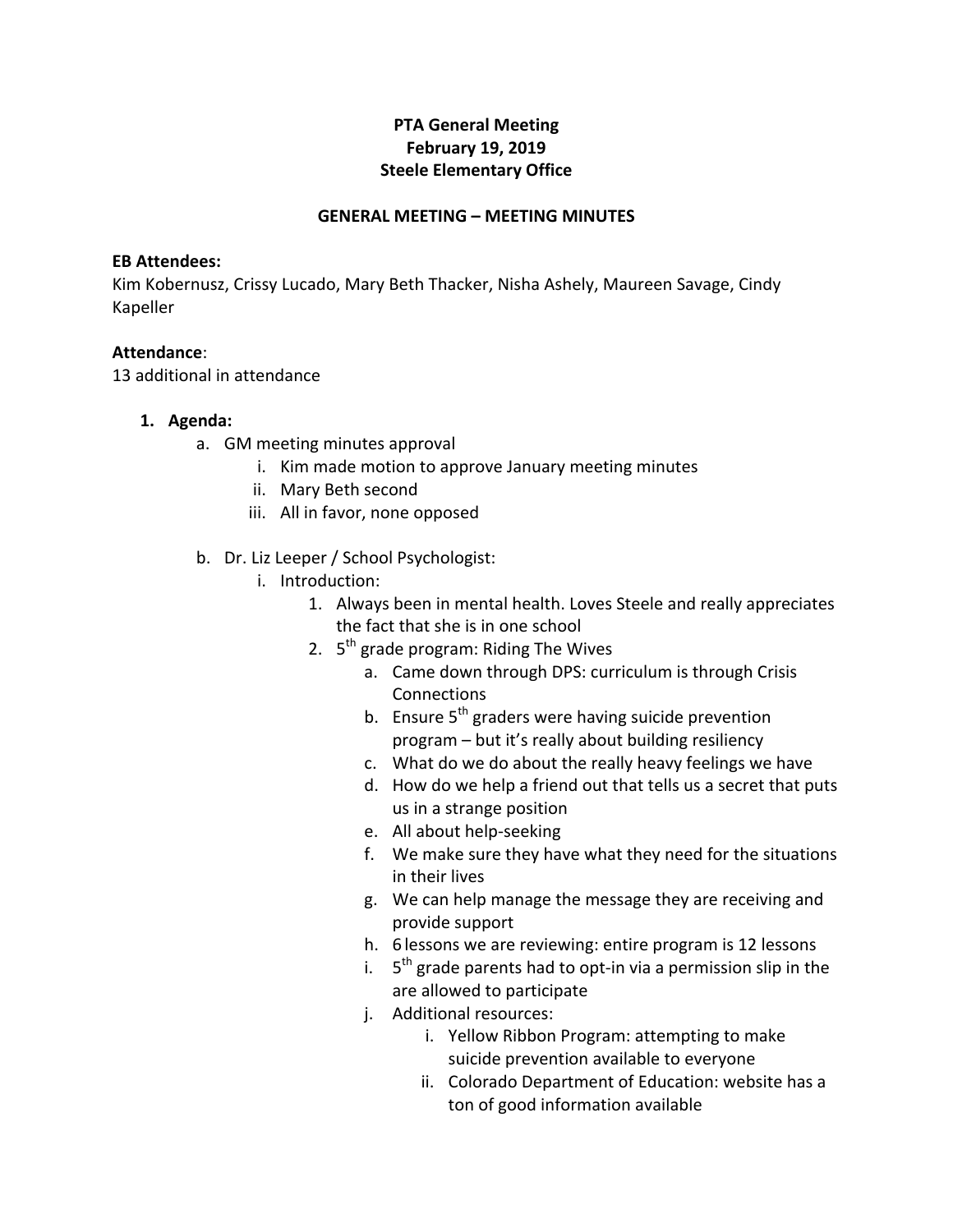- iii. Media: link between media and suicide is very high
- k. Talking about suicide doesn't increase suicide but we do have to be careful in how we talk about it:
	- i. Ex: we shouldn't say "it was a successful suicide"
	- ii. When we talk about it are we offering hope  $$ that's what will decrease the risk
	- iii. Stick to facts and basics: see better outcomes
- 3. Other programs Dr. Liz is working on:
	- a. Safe 2 Tell:
		- i. Parents and kids have a suspicion or saw something that they don't 'know what to do about as it relates to abuse
		- ii. Call a hotline/text/app: report situation, organization will looking into and then pass information along to the school
	- b. 2<sup>nd</sup> Step Lessons: K-2 schools
		- i. Self-regulation skills
		- ii. Practice learning skills
		- iii. Practice confidence, assertiveness, asing for help
		- iv. Positive self talk
		- v. We also learn about feelings and recognizing how others are feelings through body language, etc.
		- vi. Evidence-based program
		- vii. Would like to expand this to all grades next year
	- c. Talking with classrooms, small groups conversation around friendships, mental health IEP students, counseling, diversity
	- d. 504 coordinator
	- e. Work closely with SPED team on special education services
	- f. Looking for a SPED Para right now
- 4. Questions:
	- a. Would love to do more family-outreach for our community
	- b. South High School: has a wellness night that we think got postponed due to the strike last week
		- i. Emotional Wellness Fair: at South HS for community. Mental health resources, break-out sessions for parents/kids, etc.
	- c. Perhaps create a page on the website where we can share all of this information and resources
- c. Principal update
	- i. Thank you for the wrap-around support of staff in school and the staff that wasn't here. Testament to out community.
	- ii. School choice was extended to tomorrow, 2/20.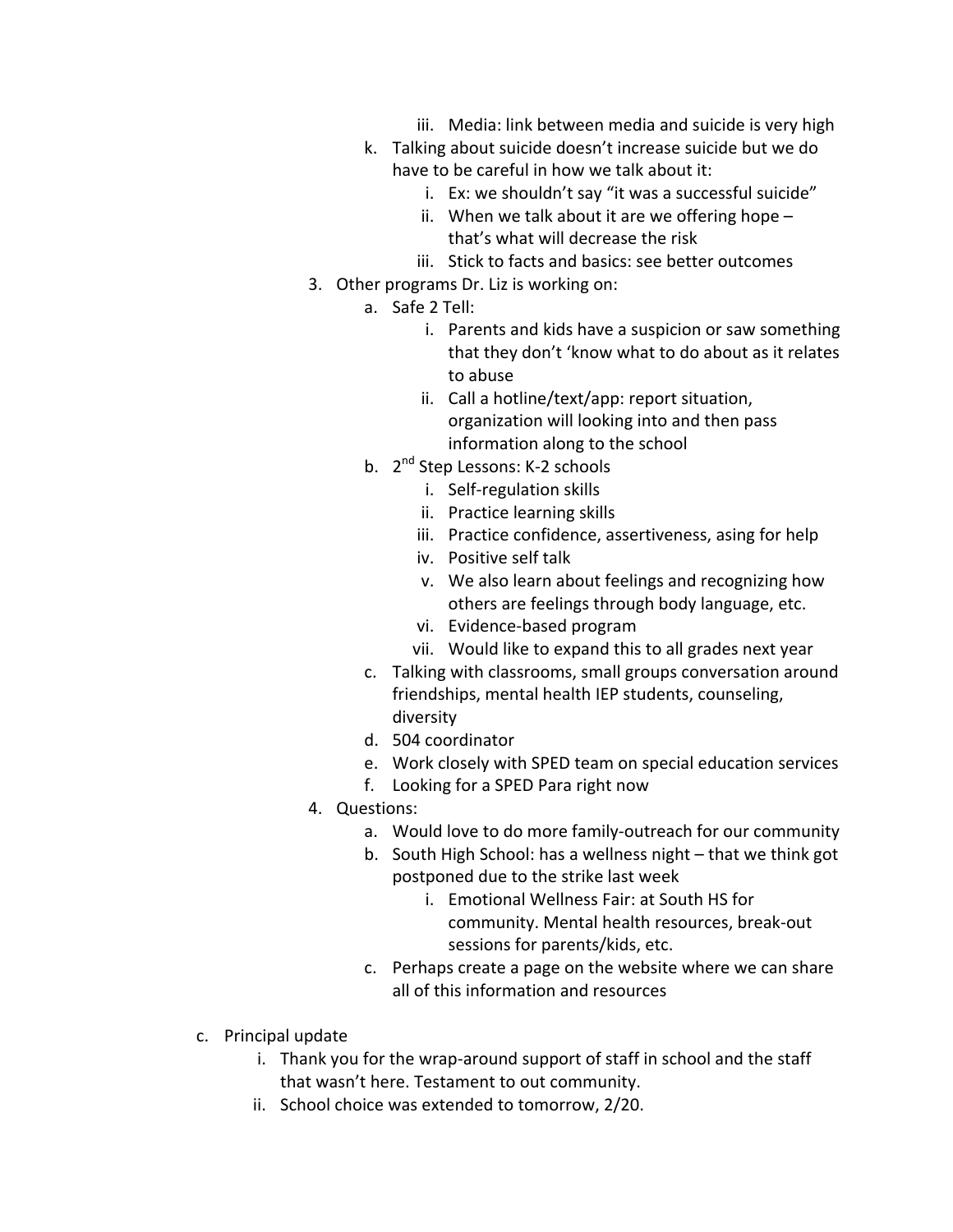- iii. Student-led conferences / Presentation of Learning
	- 1. Students sharing their learning with their parents
	- 2. March 11-20: sign-up
- iv. Talent show: March 21 / auditions are the week before everyday
- v. CMAS:
	- 1. 3 weeks in April dedicated to testing
		- a. ELA: first week / Friday for make-up
		- b. Math: second week / Friday make-ups
		- c. Science: third week /  $5<sup>th</sup>$  grade only
		- d. Last week held for make-ups
	- 2. We start the Tuesday after Spring Break
	- 3. Full schedule will be shared in the Stallion
- vi. Kindergarten round-up: April  $30^{th}$ : 6pm, including kids
- vii. Bond updates:
	- 1. Hydration stations: 1 on each floor
	- 2. Fencing: playground will be closed off during school days
	- 3. Painting: lockers, library
	- 4. Library updates to come too
- viii. Steele family movie night: Friday, 2/22
	- 1. Incredibles  $2 5:30$ pm
- ix. Choir concert: Thursday, 2/21
- x. Men of Steele: Thursday, 2/21
- xi. Rocketry:
	- 1.  $4<sup>th</sup>$  graders will launch rockets this year
	- 2. Won't be full program
	- 3. But he has agreed to talk to teachers and they can do the experiments in the classroom
	- 4. The last week of April, 3 weeks in May with the students, 1x/week, launch rockets – reserved for two days // May 29 &  $30<sup>th</sup>$
	- 5. PTA approved an additional \$500 to provide Ralph a stipend
- d. Committee updates
	- i. Finance
		- 1. Additional \$500 for Rocketry program
	- ii. Volunteers
		- 1. Home tour opportunities are available for sign-up on MSA
	- iii. Fundraising
		- 1. Home tour:
			- a. Next HT meeting on Thursday, 2/21, 6-8pm
			- b. 5 great homes have been secured: 700-900 blocks
			- c. 800 block of S. Vine for block party // 4-5 Steele families live on the block  $//$  after party celebration will happen on that block as well
			- d. Ticket sales: will run the contest again for top seller